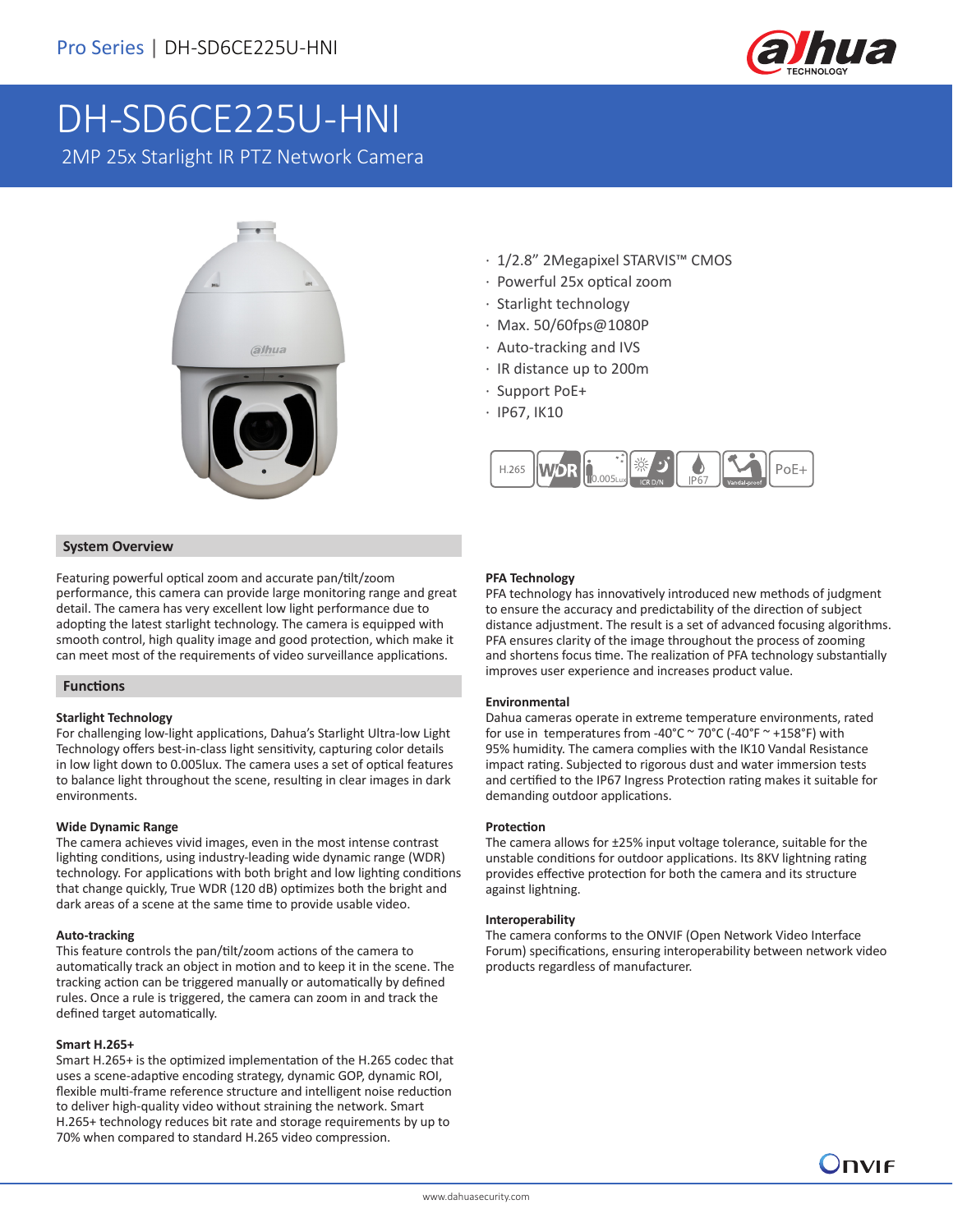# Pro Series | DH-SD6CE225U-HNI

### **Technical Specification**

| × |
|---|
|---|

| <b>Image Sensor</b>      | 1/2.8" STARVIS™ CMOS                                                           |
|--------------------------|--------------------------------------------------------------------------------|
| <b>Effective Pixels</b>  | 1920(H) x 1080(V), 2 Megapixels                                                |
| RAM/ROM                  | 1024M/128M                                                                     |
| <b>Scanning System</b>   | Progressive                                                                    |
| Electronic Shutter Speed | $1/1s^{\sim}1/30,000s$                                                         |
| Minimum Illumination     | Color: 0.005Lux@F1.6(30IRE); B/W: 0.0005Lux@<br>F1.6(30IRE); 0Lux@F1.6 (IR on) |
| S/N Ratio                | More than 55dB                                                                 |
| <b>IR Distance</b>       | Distance up to 200m (656ft)                                                    |
| IR On/Off Control        | Auto/Manual                                                                    |
| <b>IR LEDS</b>           | 6                                                                              |
| Lens                     |                                                                                |
| Focal Length             | 4.8mm~120mm                                                                    |
| Max. Aperture            | $F1.6 \cong F4.4$                                                              |
| Angle of View            | H: $62.8^{\circ} \approx 2.6^{\circ}$                                          |
| Optical Zoom             | 25x                                                                            |
| <b>Focus Control</b>     | Auto/Manual                                                                    |
| Close Focus Distance     | 100mm~1000mm                                                                   |

### **DORI Distance**

\*Note: The DORI distance is a "general proximity" of distance which makes it easy to pinpoint the right camera for your needs. The DORI distance is calculated based on sensor specification and lab test result according to EN 62676-4 which defines the criteria for Detect, Observe, Recognize and Identify respectively.

| Detect                      | Observe      |     | Recognize                                                                                                                            | Identify    |
|-----------------------------|--------------|-----|--------------------------------------------------------------------------------------------------------------------------------------|-------------|
| 1613m(5292ft)               | 646m(2119ft) |     | 323m(1060ft)                                                                                                                         | 161m(528ft) |
| <b>PTZ</b>                  |              |     |                                                                                                                                      |             |
| Pan/Tilt Range              |              |     | Pan: 0° ~ 360° endless; Tilt: -20° ~ 90°, auto flip 180°                                                                             |             |
| <b>Manual Control Speed</b> |              |     | Pan: 0.1° ~200° /s; Tilt: 0.1° ~120° /s                                                                                              |             |
| <b>Preset Speed</b>         |              |     | Pan: 300° /s; Tilt: 200° /s                                                                                                          |             |
| Presets                     |              | 300 |                                                                                                                                      |             |
| PTZ Mode                    |              |     | 5 Pattern, 8 Tour, Auto Pan , Auto Scan                                                                                              |             |
| Speed Setup                 |              |     | Human-oriented focal Length/ speed adaptation                                                                                        |             |
| Power up Action             |              |     | Auto restore to previous PTZ and lens status after<br>power failure                                                                  |             |
| <b>Idle Motion</b>          |              |     | Activate Preset/ Scan/ Tour/ Pattern if there is no<br>command in the specified period                                               |             |
| Protocol                    |              |     | DH-SD, Pelco-P/D (Auto recognition)                                                                                                  |             |
| Intelligence                |              |     |                                                                                                                                      |             |
| <b>Event Trigger</b>        |              |     | Motion detection, Video tampering, Scene<br>changing, Network disconnection, IP address<br>conflict, Illegal Access, Storage anomaly |             |

| <b>Auto Tracking</b>                    | Support                                                                                                                                                    |
|-----------------------------------------|------------------------------------------------------------------------------------------------------------------------------------------------------------|
| <b>IVS</b>                              | Tripwire, Intrusion, Abandoned/Missing                                                                                                                     |
| Advanced Intelligent Functions          | Face Detection, Heat Map                                                                                                                                   |
| Video                                   |                                                                                                                                                            |
| Compression                             | H.265+/H.265/H.264+/H.264/MJPEG(Sub Stream)                                                                                                                |
| <b>Streaming Capability</b>             | 3 Streams                                                                                                                                                  |
| Resolution                              | 1080P(1920×1080)/720P(1280×720)/<br>D1(704×576/704×480)/CIF(352×288/352×240)                                                                               |
|                                         | Main stream: 1080P/1.3M/ 720P(1~50/60fps)                                                                                                                  |
| Frame Rate                              | Sub stream1: $D1/CIF(1 ~ 25/30fps)$                                                                                                                        |
|                                         | Sub stream2: 1080P/1.3M/720P/D1/CIF<br>$(1^{\sim}25/30$ fps)                                                                                               |
| <b>Bit Rate Control</b>                 | CBR/VBR                                                                                                                                                    |
| <b>Bit Rate</b>                         | H.265/H.264: 448K ~ 8192Kbps                                                                                                                               |
| Day/Night                               | Auto(ICR) / Color / B/W                                                                                                                                    |
| <b>Backlight Compensation</b>           | BLC / HLC / WDR (120dB)                                                                                                                                    |
| <b>White Balance</b>                    | Auto, ATW, Indoor, Outdoor, Manual                                                                                                                         |
| Gain Control                            | Auto / Manual                                                                                                                                              |
| Noise Reduction                         | Ultra DNR (2D/3D)                                                                                                                                          |
| <b>Motion Detection</b>                 | Support                                                                                                                                                    |
| Region of Interest                      | Support                                                                                                                                                    |
| Electronic Image Stabilization<br>(EIS) | Support                                                                                                                                                    |
| Defog                                   | Support                                                                                                                                                    |
| Digital Zoom                            | 16x                                                                                                                                                        |
| Flip                                    | $180^\circ$                                                                                                                                                |
| <b>Privacy Masking</b>                  | Up to 24 areas                                                                                                                                             |
| Audio                                   |                                                                                                                                                            |
| Compression                             | G.711a/G.711Mu/AAC/G.722 / G.726/G.729/<br>MPEG2-L2                                                                                                        |
| <b>Network</b>                          |                                                                                                                                                            |
| Ethernet                                | RJ-45 (10Base-T/100Base-TX)                                                                                                                                |
| Protocol                                | IPv4/IPv6, HTTP, HTTPS, SSL, TCP/IP, UDP, UPnP,<br>ICMP, IGMP, SNMP, RTSP, RTP, SMTP, NTP, DHCP,<br>DNS, PPPOE, DDNS, FTP, IP Filter, QoS, Bonjour, 802.1x |
| Interoperability                        | ONVIF Profile S&G, API                                                                                                                                     |
| <b>Streaming Method</b>                 | Unicast / Multicast                                                                                                                                        |
| Max. User Access                        | 20 users                                                                                                                                                   |
| <b>Edge Storage</b>                     | NAS (Network Attached Storage), Local PC for<br>instant recording, Micro SD card 256GB                                                                     |
| Web Viewer                              | IE, Chrome, Firefox, Safari                                                                                                                                |
| Management Software                     | Smart PSS, DSS, DMSS                                                                                                                                       |
| Smart Phone                             | IOS, Android                                                                                                                                               |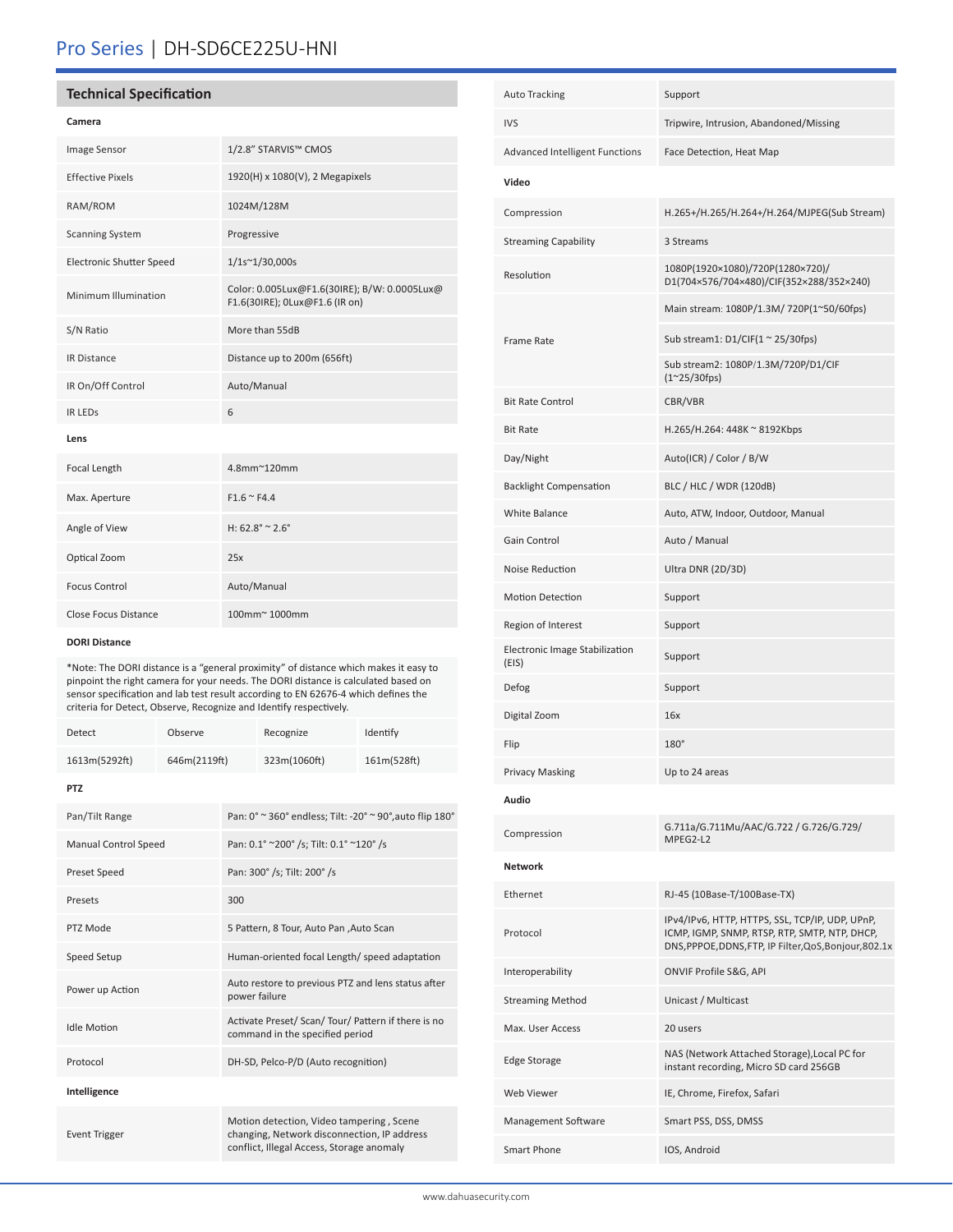# Pro Series | DH-SD6CE225U-HNI

| <b>Certifications</b> |                                                                                                                   |
|-----------------------|-------------------------------------------------------------------------------------------------------------------|
| Certifications        | CE: EN55032/EN55024/EN50130-4<br>FCC: Part15 subpartB, ANSI C63.4-2014<br>UL: UL60950-1+CAN/CSA C22.2, No.60950-1 |
| Interface             |                                                                                                                   |
| Video Interface       | 1 port(BNC, 1.0V[p-p], 75 $\Omega$ )                                                                              |
| RS485                 | $\mathbf{1}$                                                                                                      |
| Audio I/O             | 1/1                                                                                                               |
| Alarm I/O             | 7/2                                                                                                               |
| Electrical            |                                                                                                                   |
| Power Supply          | AC24V/3A(±25%), PoE+(802.3at)                                                                                     |
| Power Consumption     | 17W, 25W(IR On, Heater On)                                                                                        |
|                       |                                                                                                                   |

#### **Environmental**

| <b>Operating Conditions</b> | -40°C ~ 70°C (-40°F ~ +158°F) / Less than 95% RH |
|-----------------------------|--------------------------------------------------|
| Ingress Protection          | <b>IP67</b>                                      |
| Vandal Resistance           | <b>IK10</b>                                      |
| Construction                |                                                  |
| Casing                      | Metal                                            |
| <b>Dimensions</b>           | φ209×337.4mm                                     |
| Net Weight                  | 5.8kg(12.79lb)                                   |
| <b>Gross Weight</b>         | 9.1kg(20.06lb)                                   |

### **Ordering Information**

| <b>Type</b>       | Part Number       | Description                                           |
|-------------------|-------------------|-------------------------------------------------------|
| 2MP PTZ<br>Camera | DH-SD6CE225U-HNI  | 2MP 25x Starlight IR PTZ<br>Network Camera, WDR, PAL  |
|                   | DH-SD6CE225UN-HNI | 2MP 25x Starlight IR PTZ<br>Network Camera, WDR, NTSC |
|                   | SD6CE225U-HNI     | 2MP 25x Starlight IR PTZ<br>Network Camera, WDR, PAL  |
|                   | SD6CE225UN-HNI    | 2MP 25x Starlight IR PTZ<br>Network Camera, WDR, NTSC |
| Accessories       | <b>PFB305W</b>    | <b>Wall Mount</b>                                     |
|                   | AC24V/3A          | Power Adapter                                         |
|                   | <b>PFA111</b>     | Mount Adapter                                         |
|                   | <b>PFA140</b>     | Power Box                                             |
|                   | <b>PFB300C</b>    | <b>Ceiling Mount</b>                                  |
|                   | <b>PFA120</b>     | Junction Box                                          |
|                   | <b>PFA150</b>     | Pole Mount                                            |
|                   | <b>PFA151</b>     | <b>Corner Mount</b>                                   |
|                   | <b>PFB303S</b>    | Parapet Mount                                         |

### **Accessories**

### Included:

Optional:





AC24V/3A Power Adapter



PFA111 Mount Adapter



PFA140 Power Box





PFB300C Ceiling Mount



PFA150 Pole Mount



PFA151 Corner Mount

| PFA120       |  |  |  |
|--------------|--|--|--|
| Junction Box |  |  |  |



PFB303S Parapet Mount



www.dahuasecurity.com